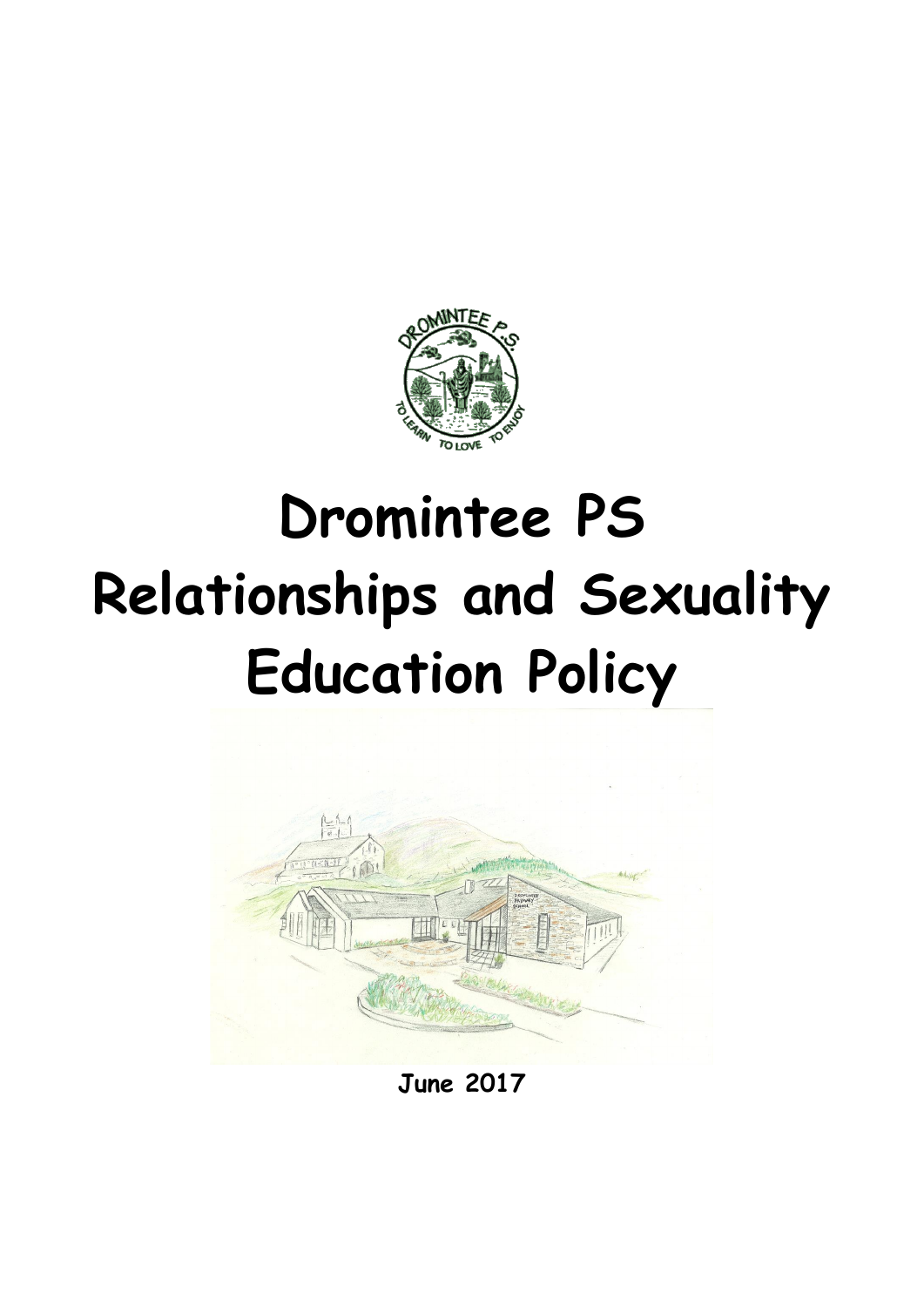We in Dromintee Primary School view the development and implementation of a policy in Relationships and Sexuality (RSE) as an important step towards achieving our school aims of developing in our children:

- *A sense of how precious they are and of God's great love for them*
- &
- *The social skills and moral attributes required to contribute positively to our community***.**

The morals and values of our Catholic Faith are the core principles that underpin the teaching of RSE. It is increasingly evident that 21<sup>st</sup> century children, even primary school aged children, are exposed to a highly sexualised world via the media. We feel as a school working closely with our parents that we have a role to play in redressing the balance and showing our children sensitively and supportively that sexuality includes all aspects of the human person that relate to being male or female and is subject to change and development throughout life. It is a complex dimension of human life and relationships. As the learning process begins informally in the home we will endeavour to engage in full consultation with parents regarding the aims, objectives and teaching programme of this policy and their views will be considered when implementing and reviewing the policy.

Teaching RSE should provide opportunities that enable pupils to:

- Form values and establish behaviour within a moral, spiritual and social framework
- Learn how to develop and enjoy personal relationships and friendships which are based on responsibility and mutual respect
- Build the foundations for developing more positive personal relationships in later life
- Make positive, responsible choices about themselves and others and the way they live their lives.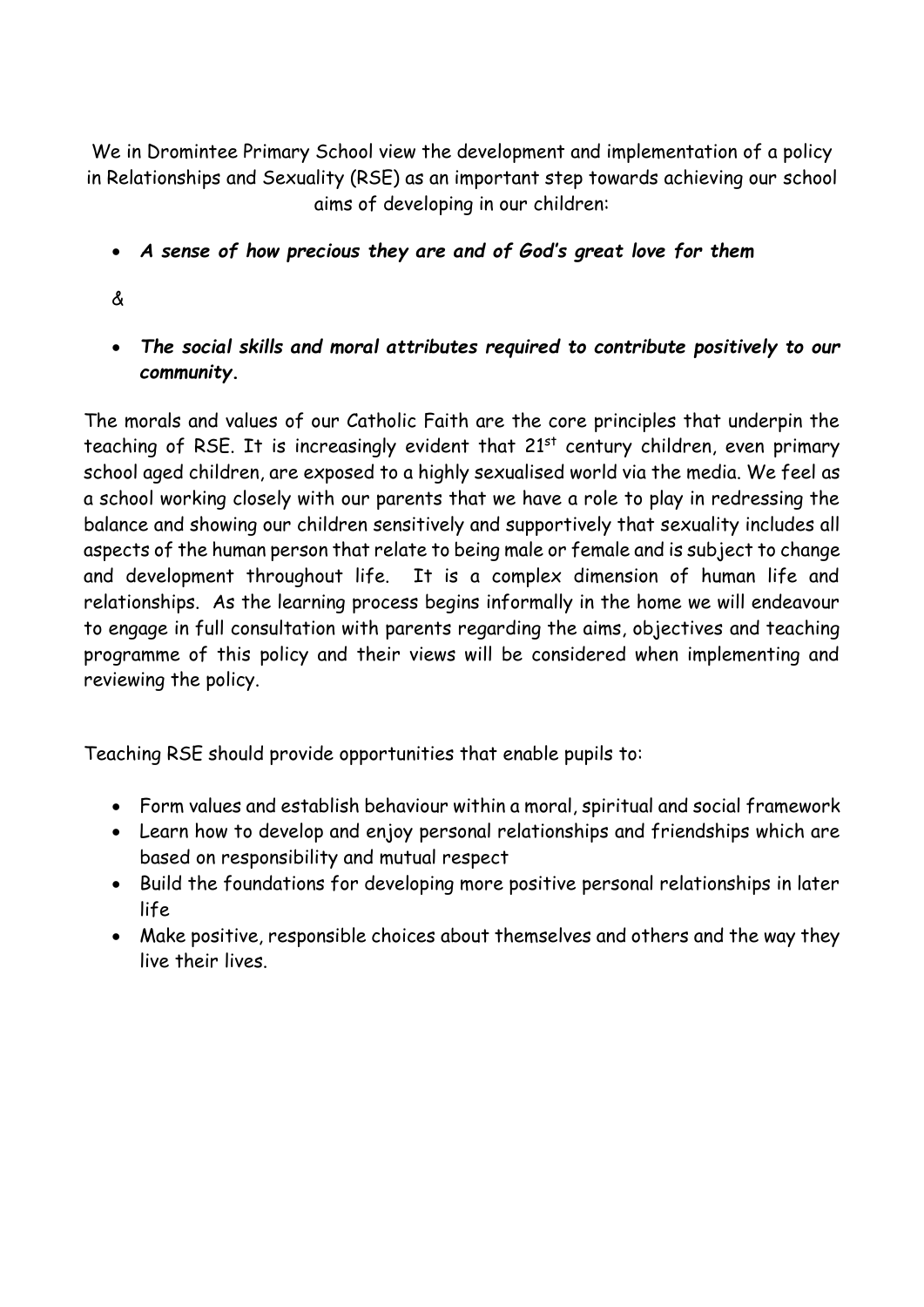## **Policy context:**

This policy was drawn up with the help of the Child Protection Team, RE Coordinator and parent governor.

The following circulars/ websites were used to inform our policy making:

- [www.barnardos.org.ukwww.nspcc.org.uk](http://www.barnardos.org.uk/)
- [www.deni.gov.uk:](http://www.deni.gov.uk/) Circulars 2013/16 RSE & 2001 15A & B RSE
- [www.ark.ac.uk](http://www.ark.ac.uk/)
- [www.etini.gov.uk](http://www.etini.gov.uk/)
- Equality Act (Sexual Discrimination) regulations NI 2006

## **Aims of this policy:**

In Dromintee Primary School we aim to:

- Promote an appreciation of the importance of the family unit (irrespective of its makeup.)
- Encourage the development of a pride in one's family and an active association within the community and parish.
- Enhance the personal development, self-esteem and well-being of each child
- Help the children to develop healthy and respectful friendships within the school and at home
- Develop an understanding of how human relationships grow and deepen through friendship, love and affection
- Promote an appreciation of the value of all human life
- Promote inclusion and diversity within our school community

## **Learning outcomes:**

The RSE curriculum should enable pupils to:

- Develop a positive sense of self awareness, self-esteem and self-worth
- Develop an appreciation of the dignity, uniqueness and well-being of others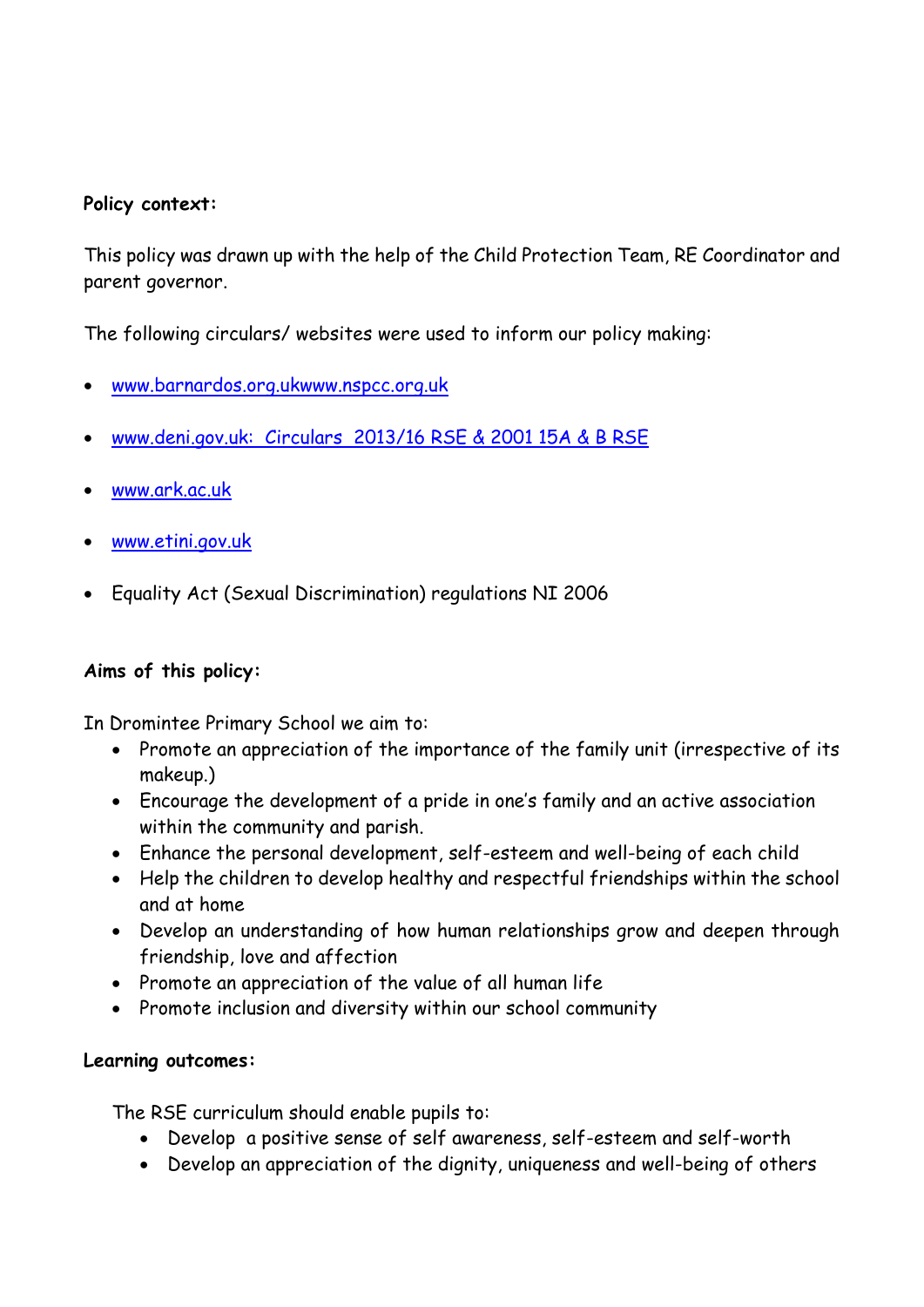- Develop personal skills which help to establish and sustain healthy personal relationships
- Acquire and improve skills of communication and social interaction
- Acquire and use an appropriate vocabulary to discuss feelings, sexuality, growth and development
- Become aware of the variety of ways in which individuals grow and change
- Develop a critical understanding of external influences on lifestyles and decision making

## **Skills:**

The RSE curriculum should enable pupils to develop

- Communication skills expressing one's own views clearly and appropriately; listening to others' points of view; handling and resolving conflict peacefully
- Decision making and problem solving skills for sensible and responsible choices; making moral judgements about what to do in actual situations
- Interpersonal skills for managing relationships confidently and effectively; for developing as an effective group member or leader
- Practical skills for everyday living; for supporting others; for future parenting

# **Morals and values:**

The RSE curriculum promotes the moral values of our Catholic faith and enables the children to begin to develop:

- A respect for self
- A respect for others
- Honesty with self and others
- Self-discipline
- The difference between right and wrong
- The responsibility for ones' own actions
- The recognition of the moral dimension to situations
- An understanding of the long term and short term consequences of their actions

# **How will we achieve our aims?**

Children will learn on a day-to-day basis from the Christian example set: adults:

At home:

As first educators, parents are expected to lay the foundations for all acceptable patterns of behaviour, leading by example, and sharing with school the joint task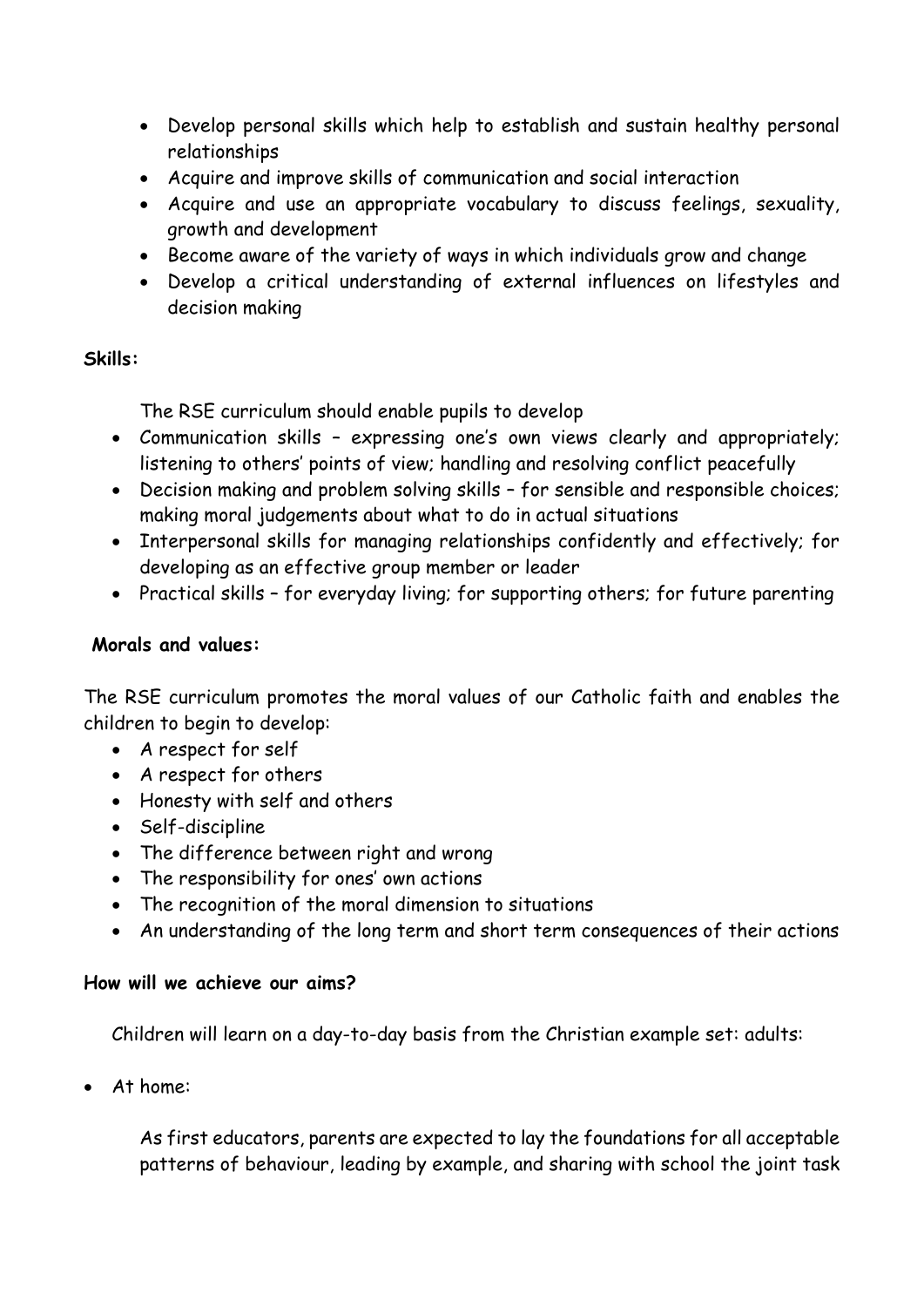of bringing the child through to the age of eleven with a balanced understanding of life and a healthy appreciation of the human relationships they form in years to come.

- At school:
	- Grow In Love/Alive O religious programmes
	- PDMU area of learning 'The Wonder of My Being'
	- The friendly school environment created by staff who work in the building
	- The messages we give out to children through religious celebrations, assemblies, discussions, workshops etc
	- The encouragement we give and the standards we uphold in terms of sportsmanship, fair play, accepting decisions and taking both winning and losing in the same spirit
	- The respect we have for and show to all members of our community
	- The development of home school links where we can play an active role in supporting the family
	- The programmes we organise with external partners eg the Love for Life team to teach our P7 pupils in a highly appealing and relevant manner

# **Equal opportunities:**

Generally RSE will be taught in mixed groups, so that boys and girls are encouraged to work with each other and gain an understanding of each other's perspectives. However, there may be times when children will work in single gender groups, e.g. P6 and P7 Love for Life programme, to explore puberty related physical and emotional changes in both boys and girls. RSE will be accessible to all pupils regardless of age, culture, disability, sexual orientation, gender or social class.

# **Monitoring review and evaluation of this policy:**

This policy will be under annual review. Any changes in provision or policy will be relayed appropriately. The review process will be assisted by the information from teachers, which will have been gained through the teaching situation. Feedback from parents, governors, outside agencies and pupils will also impinge on the process. Necessary changes in policy will be implemented.

See appendix 1 below, the circular on RSE upon which this policy is based.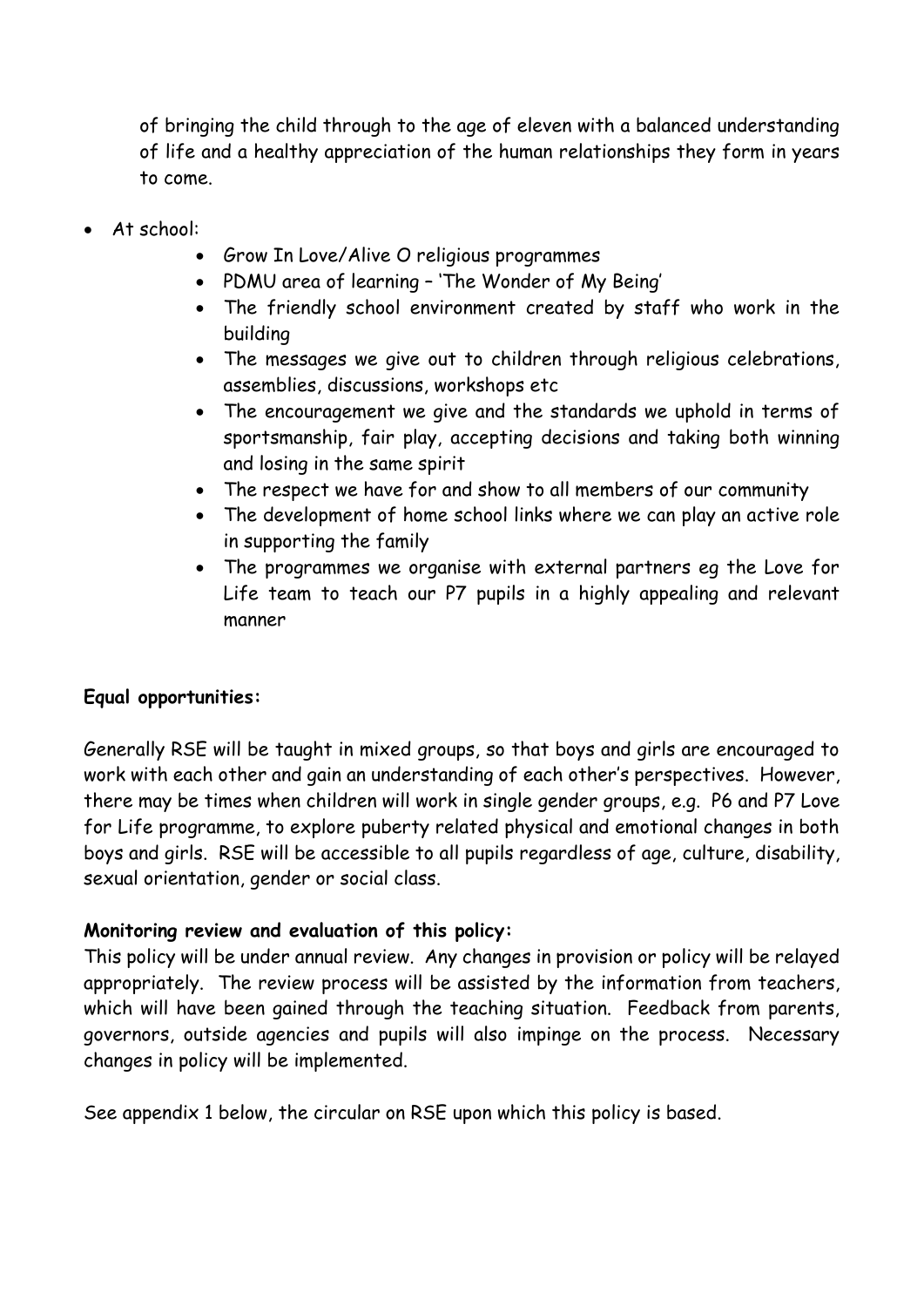#### **RELATIONSHIPS AND SEXUALITY EDUCATION POLICY IN SCHOOLS**

**Circular Number:** 

2013/16 **Date of Issue:**  25 June 2013

## **Target Audience:**

□ Principals and Boards of Governors of all grant-aided schools;

□ Education and Library Boards:

□ Council for Catholic Maintained Schools:

□ Council for the Curriculum, Examinations and Assessment;

□ Comhairle na Gaelscolaíochta: and

□ Northern Ireland Council for Integrated Education.

#### **Summary of Contents:**

This Circular is to remind schools of the need to have a policy on Relationships and Sexuality Education (RSE) in place.

#### **Enquiries:**

Any enquiries about the contents of this Circular should be addressed to: Curriculum Support Team Department of Education Rathgael House **Rathgill** Balloo Road BANGOR BT19 7PR

#### **Governor Awareness: Essential Status of Contents: Advice Related Documents:**  DE Circular 2001/15 DE Circular 2010/01 CCEA Guidance Material (DE Circulars 2001/15a and 2001/15b)

**Superseded Documents:**  None **Expiry Date:**  Not applicable **DE Website:**  http://www.deni.gov.uk Tel: 02891 279753 Fax: 02891 279100 E-mail: curriculum.supportteam@deni.gov.uk

#### **RELATIONSHIPS AND SEXUALITY EDUCATION Introduction**

1. The revised curriculum aims to prepare young people for all aspects of life and the Department of Education recognises the importance of delivering appropriate age – related relationship and sexuality education within a clear values framework as a means of developing the child as a whole.

2. RSE is an integral part of the revised curriculum in both primary and post-primary schools and must be delivered in a sensitive manner which is appropriate to the age and understanding of pupils and the ethos of the school.